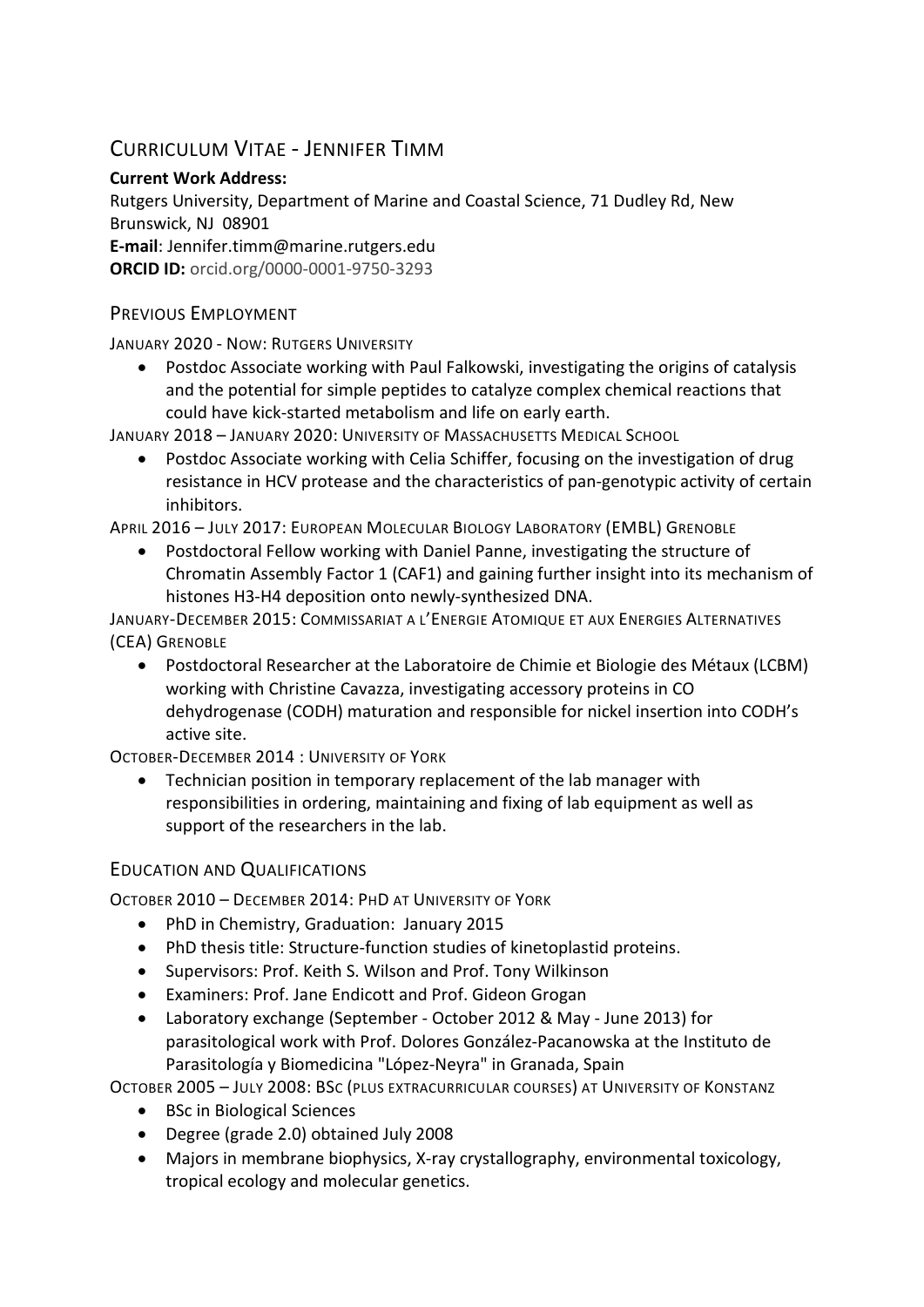• Bachelor thesis: Expression, purification and functional characterisation of the KdpFABC complex Supervisors: Prof. Wolfram Welte and Prof. Hans-Jürgen Apell

SEPTEMBER 2001 - JANUARY 2005: APPRENTICESHIP AS CHEMISTRY TECHNICIAN (STAATLICH GEPRUEFTE CHEMISCH-TECHNISCHE ASSISTENTIN)

- Dual Qualification: Abitur and apprenticeship as Chemistry Technician (Chemisch-Technische Assistentin)
- Institution: Staatliche Gewerbeschule für Chemie, Pharmazie und Agrarwirschaft, Hamburg
- Degree obtained January 2005

SEPTEMBER 2000 - JUNE 2004: GYMNASIUM HEIDBERG, HAMBURG, GERMANY

- Abitur obtained June 2004, overall grade 2.4
- September 1996 August 2000: Gymnasium Uhlenhorst-Barmbek, Hamburg, Germany

#### WORK EXPERIENCES

JULY 2009 – SEPTEMBER 2010: CALIFORNIA INSTITUTE OF TECHNOLOGY

- Student assistant in the group of Prof. William Clemons, Dept. of Chemistry and Chemical Engineering
- Expression optimisation and purification of glycosyl transferases from *Campylobacter jejuni* for crystallisation

SEPTEMBER 2008 – APRIL 2009: UNIVERSITY OF KONSTANZ

• Student assistant (part time) in Structure Biology; Continuation of my project started for my bachelor thesis in the groups of Prof. Wolfram Welte and Prof. Hans-Jürgen Apell

MARCH – SEPTEMBER 2005 & AUGUST – SEPTEMBER 2006: QIAGEN DIAGNOSTICS

- Internship in R&D department for molecular diagnostics
- Development and validation of *rt*PCR-based rapid detection systems for pathogens and hereditary diseases

#### LIST OF PUBLICATIONS (**ORCID ID:** ORCID.ORG/0000-0001-9750-3293)

- Molecular mechanism of HCV NS3/4A inhibition by glecaprevir and characterization of genotypespecific structural differences. **Timm J.**, Kosovrasti K., Henes M., Leidner F., Hou S., Ali A., Kurt-Yilmaz N., Schiffer C., *(2020), ACS Chem. Biol.,* doi: 10.1021/acschembio.9b00675.
- The carbon monoxide dehydrogenase accessory protein CooJ is a histidine-rich multidomain dimer containing an unexpected Ni (II)-binding site. Alfano M., Perard J., Carpentier P., Basset C., Zambelli B., **Timm J.**, Crouzy S., Ciurli S. and Cavazza C. (2019), *J. Biol. Chem*, doi:10.1074/jbc.RA119.008011.
- Structural characterization of acidic M17 leucine aminopeptidases from the TriTryps and evaluation of their role in nutrient starvation in *Trypanosoma brucei.* **Timm J.\***, Valente M.\*, García-Caballero D., Gonzalez-Pacanowska D. & Wilson K. S. (2017), *mSphere*  doi: 10.1128/mSphere.00226-17.